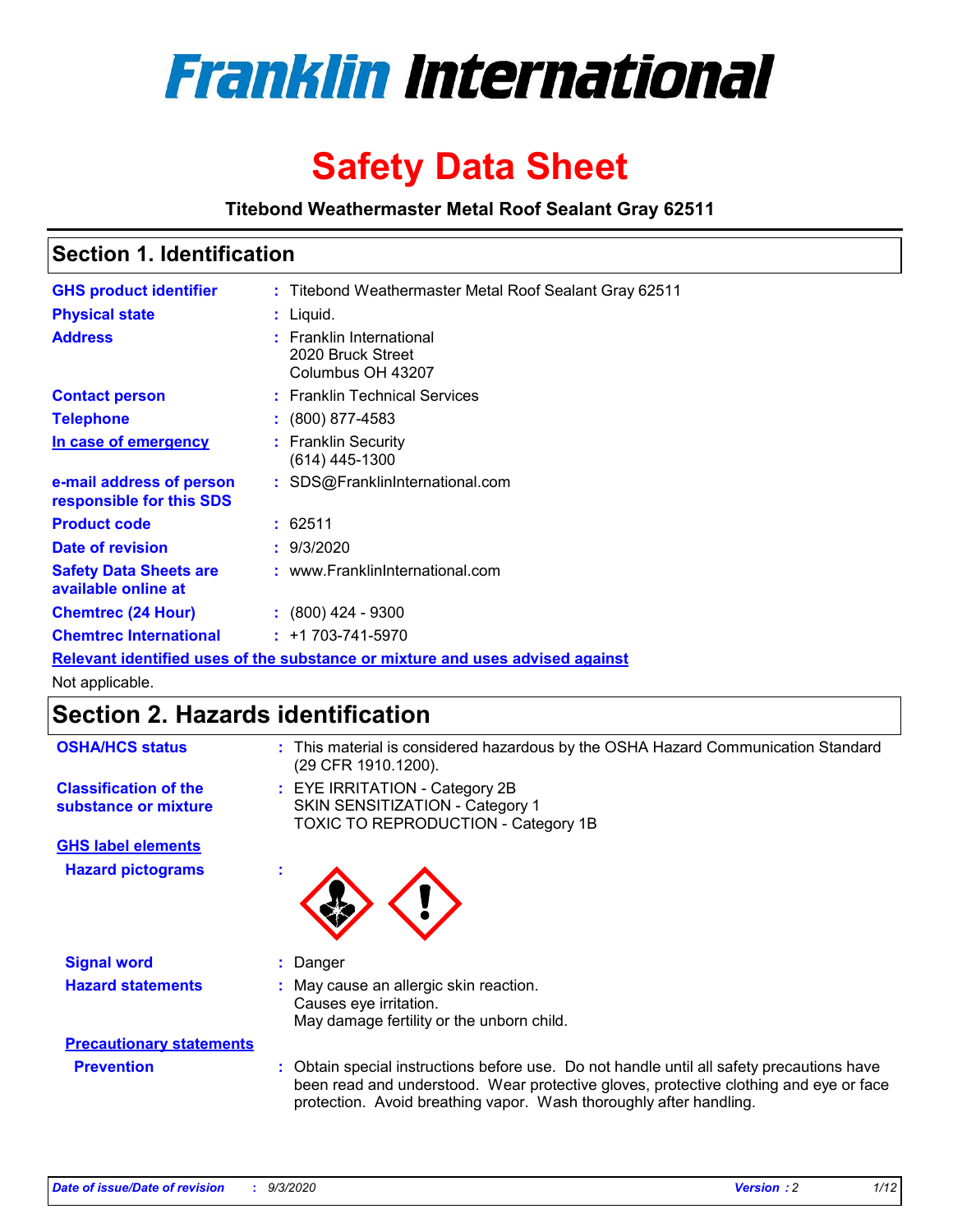### **Section 2. Hazards identification**

| <b>Response</b>                            | : IF exposed or concerned: Get medical advice or attention. Wash contaminated clothing<br>before reuse. IF ON SKIN: Wash with plenty of water. IF IN EYES: Rinse cautiously<br>with water for several minutes. Remove contact lenses, if present and easy to do.<br>Continue rinsing. If eye irritation persists: Get medical advice or attention. |
|--------------------------------------------|----------------------------------------------------------------------------------------------------------------------------------------------------------------------------------------------------------------------------------------------------------------------------------------------------------------------------------------------------|
| <b>Storage</b>                             | : Store locked up.                                                                                                                                                                                                                                                                                                                                 |
| <b>Disposal</b>                            | : Dispose of contents and container in accordance with all local, regional, national and<br>international regulations.                                                                                                                                                                                                                             |
| <b>Hazards not otherwise</b><br>classified | : Product generates methanol during cure.                                                                                                                                                                                                                                                                                                          |

## **Section 3. Composition/information on ingredients**

| <b>Substance/mixture</b> | : Mixture |
|--------------------------|-----------|
|                          |           |

| <b>Ingredient name</b>       | $\mathbf{0}$<br>70 | <b>CAS number</b> |
|------------------------------|--------------------|-------------------|
| 3-aminopropyltriethoxysilane | צ≥                 | 919-30-2          |
| Dibutyltin dilaurate         | ∣≤0.3              | 77-58-7           |

Any concentration shown as a range is to protect confidentiality or is due to batch variation.

**There are no additional ingredients present which, within the current knowledge of the supplier and in the concentrations applicable, are classified as hazardous to health or the environment and hence require reporting in this section.**

**Occupational exposure limits, if available, are listed in Section 8.**

### **Section 4. First aid measures**

| <b>Description of necessary first aid measures</b> |                                                                                                                                                                                                                                                                                                                                                                                                                                                                                                                                                                                                                                                                                                                                                                           |
|----------------------------------------------------|---------------------------------------------------------------------------------------------------------------------------------------------------------------------------------------------------------------------------------------------------------------------------------------------------------------------------------------------------------------------------------------------------------------------------------------------------------------------------------------------------------------------------------------------------------------------------------------------------------------------------------------------------------------------------------------------------------------------------------------------------------------------------|
| <b>Eye contact</b>                                 | : Immediately flush eyes with plenty of water, occasionally lifting the upper and lower<br>eyelids. Check for and remove any contact lenses. Continue to rinse for at least 10<br>minutes. If irritation persists, get medical attention.                                                                                                                                                                                                                                                                                                                                                                                                                                                                                                                                 |
| <b>Inhalation</b>                                  | : Remove victim to fresh air and keep at rest in a position comfortable for breathing. If<br>not breathing, if breathing is irregular or if respiratory arrest occurs, provide artificial<br>respiration or oxygen by trained personnel. It may be dangerous to the person providing<br>aid to give mouth-to-mouth resuscitation. Get medical attention. If unconscious, place<br>in recovery position and get medical attention immediately. Maintain an open airway.<br>Loosen tight clothing such as a collar, tie, belt or waistband. In case of inhalation of<br>decomposition products in a fire, symptoms may be delayed. The exposed person may<br>need to be kept under medical surveillance for 48 hours.                                                       |
| <b>Skin contact</b>                                | : Wash with plenty of soap and water. Remove contaminated clothing and shoes. Wash<br>contaminated clothing thoroughly with water before removing it, or wear gloves.<br>Continue to rinse for at least 10 minutes. Get medical attention. In the event of any<br>complaints or symptoms, avoid further exposure. Wash clothing before reuse. Clean<br>shoes thoroughly before reuse.                                                                                                                                                                                                                                                                                                                                                                                     |
| <b>Ingestion</b>                                   | : Wash out mouth with water. Remove dentures if any. Remove victim to fresh air and<br>keep at rest in a position comfortable for breathing. If material has been swallowed and<br>the exposed person is conscious, give small quantities of water to drink. Stop if the<br>exposed person feels sick as vomiting may be dangerous. Do not induce vomiting<br>unless directed to do so by medical personnel. If vomiting occurs, the head should be<br>kept low so that vomit does not enter the lungs. Get medical attention. Never give<br>anything by mouth to an unconscious person. If unconscious, place in recovery position<br>and get medical attention immediately. Maintain an open airway. Loosen tight clothing<br>such as a collar, tie, belt or waistband. |
| Most important symptoms/effects, acute and delayed |                                                                                                                                                                                                                                                                                                                                                                                                                                                                                                                                                                                                                                                                                                                                                                           |
| <b>Potential acute health effects</b>              |                                                                                                                                                                                                                                                                                                                                                                                                                                                                                                                                                                                                                                                                                                                                                                           |
| <b>Eye contact</b>                                 | : May cause eye irritation.                                                                                                                                                                                                                                                                                                                                                                                                                                                                                                                                                                                                                                                                                                                                               |
| <b>Inhalation</b>                                  | : No known significant effects or critical hazards.                                                                                                                                                                                                                                                                                                                                                                                                                                                                                                                                                                                                                                                                                                                       |
|                                                    |                                                                                                                                                                                                                                                                                                                                                                                                                                                                                                                                                                                                                                                                                                                                                                           |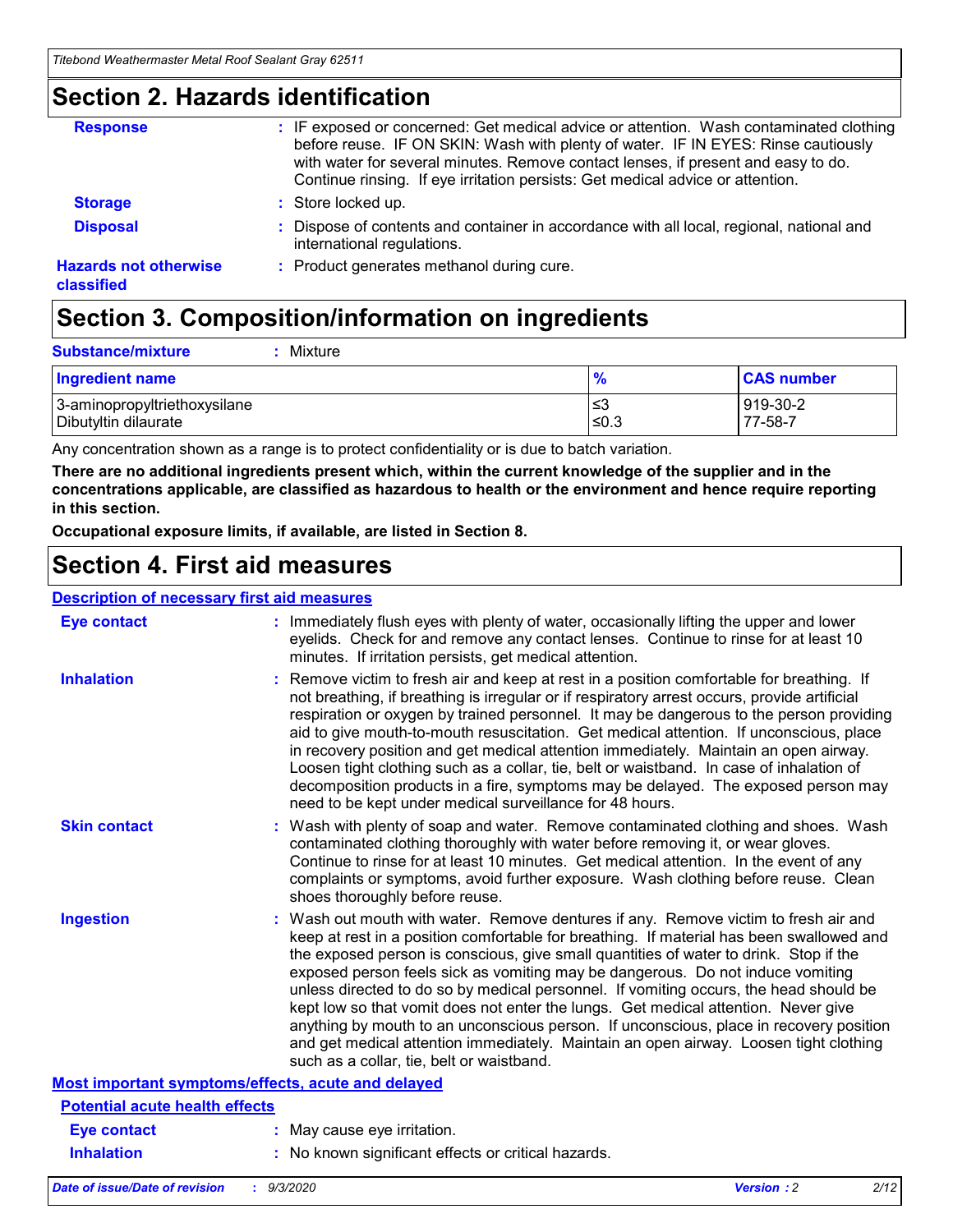| <b>Section 4. First aid measures</b> | <u>Hiebona Wealhenhasier Melar Koor Sealahi Gray 02011</u>                                                                                                                                                                                                                                                                                                                                                      |
|--------------------------------------|-----------------------------------------------------------------------------------------------------------------------------------------------------------------------------------------------------------------------------------------------------------------------------------------------------------------------------------------------------------------------------------------------------------------|
|                                      |                                                                                                                                                                                                                                                                                                                                                                                                                 |
| <b>Skin contact</b>                  | : May cause skin irritation.                                                                                                                                                                                                                                                                                                                                                                                    |
| <b>Ingestion</b>                     | : No known significant effects or critical hazards.                                                                                                                                                                                                                                                                                                                                                             |
| <b>Over-exposure signs/symptoms</b>  |                                                                                                                                                                                                                                                                                                                                                                                                                 |
| <b>Eye contact</b>                   | : Adverse symptoms may include the following:<br>irritation<br>watering<br>redness                                                                                                                                                                                                                                                                                                                              |
| <b>Inhalation</b>                    | : Adverse symptoms may include the following:<br>reduced fetal weight<br>increase in fetal deaths<br>skeletal malformations                                                                                                                                                                                                                                                                                     |
| <b>Skin contact</b>                  | : Adverse symptoms may include the following:<br>irritation<br>redness<br>reduced fetal weight<br>increase in fetal deaths<br>skeletal malformations                                                                                                                                                                                                                                                            |
| <b>Ingestion</b>                     | : Adverse symptoms may include the following:<br>reduced fetal weight<br>increase in fetal deaths<br>skeletal malformations                                                                                                                                                                                                                                                                                     |
|                                      | Indication of immediate medical attention and special treatment needed, if necessary                                                                                                                                                                                                                                                                                                                            |
| <b>Notes to physician</b>            | : In case of inhalation of decomposition products in a fire, symptoms may be delayed.<br>The exposed person may need to be kept under medical surveillance for 48 hours.                                                                                                                                                                                                                                        |
| <b>Specific treatments</b>           | : No specific treatment.                                                                                                                                                                                                                                                                                                                                                                                        |
| <b>Protection of first-aiders</b>    | : No action shall be taken involving any personal risk or without suitable training. If it is<br>suspected that fumes are still present, the rescuer should wear an appropriate mask or<br>self-contained breathing apparatus. It may be dangerous to the person providing aid to<br>give mouth-to-mouth resuscitation. Wash contaminated clothing thoroughly with water<br>before removing it, or wear gloves. |

**See toxicological information (Section 11)**

### **Section 5. Fire-fighting measures**

| <b>Extinguishing media</b>                               |                                                                                                                                                                                                     |
|----------------------------------------------------------|-----------------------------------------------------------------------------------------------------------------------------------------------------------------------------------------------------|
| <b>Suitable extinguishing</b><br>media                   | : Use an extinguishing agent suitable for the surrounding fire.                                                                                                                                     |
| <b>Unsuitable extinguishing</b><br>media                 | : None known.                                                                                                                                                                                       |
| <b>Specific hazards arising</b><br>from the chemical     | : In a fire or if heated, a pressure increase will occur and the container may burst.                                                                                                               |
| <b>Hazardous thermal</b><br>decomposition products       | : Decomposition products may include the following materials:<br>carbon dioxide<br>carbon monoxide<br>nitrogen oxides<br>metal oxide/oxides                                                         |
| <b>Special protective actions</b><br>for fire-fighters   | : Promptly isolate the scene by removing all persons from the vicinity of the incident if<br>there is a fire. No action shall be taken involving any personal risk or without suitable<br>training. |
| <b>Special protective</b><br>equipment for fire-fighters | Fire-fighters should wear appropriate protective equipment and self-contained breathing<br>apparatus (SCBA) with a full face-piece operated in positive pressure mode.                              |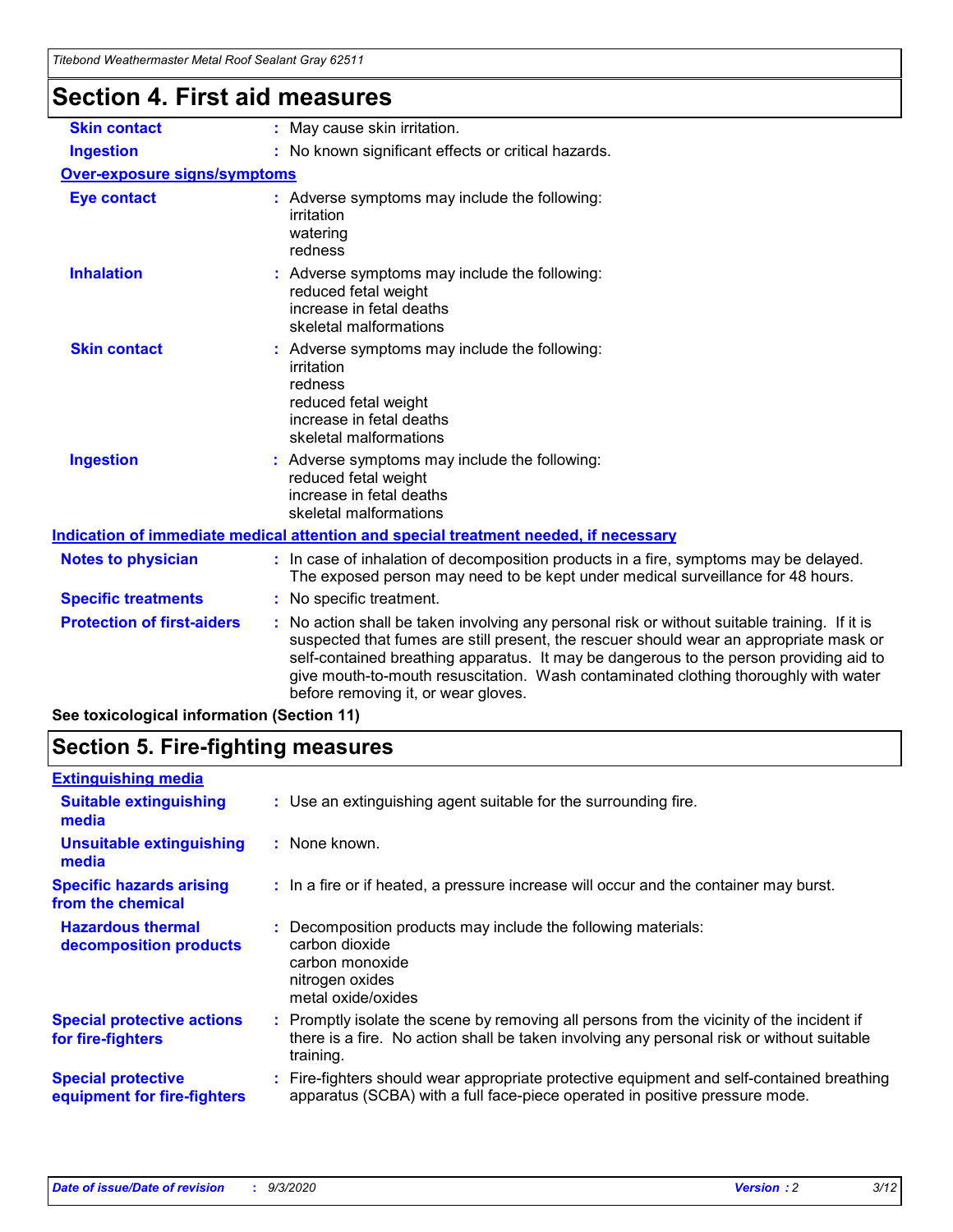### **Section 6. Accidental release measures**

|                                                              | <b>Personal precautions, protective equipment and emergency procedures</b>                                                                                                                                                                                                                                                                                                                                                                                                                                                                                                                                                                                                                                   |  |  |  |
|--------------------------------------------------------------|--------------------------------------------------------------------------------------------------------------------------------------------------------------------------------------------------------------------------------------------------------------------------------------------------------------------------------------------------------------------------------------------------------------------------------------------------------------------------------------------------------------------------------------------------------------------------------------------------------------------------------------------------------------------------------------------------------------|--|--|--|
| For non-emergency<br>personnel                               | : No action shall be taken involving any personal risk or without suitable training.<br>Evacuate surrounding areas. Keep unnecessary and unprotected personnel from<br>entering. Do not touch or walk through spilled material. Avoid breathing vapor or mist.<br>Provide adequate ventilation. Wear appropriate respirator when ventilation is<br>inadequate. Put on appropriate personal protective equipment.                                                                                                                                                                                                                                                                                             |  |  |  |
| For emergency responders                                     | : If specialized clothing is required to deal with the spillage, take note of any information in<br>Section 8 on suitable and unsuitable materials. See also the information in "For non-<br>emergency personnel".                                                                                                                                                                                                                                                                                                                                                                                                                                                                                           |  |  |  |
| <b>Environmental precautions</b>                             | : Avoid dispersal of spilled material and runoff and contact with soil, waterways, drains<br>and sewers. Inform the relevant authorities if the product has caused environmental<br>pollution (sewers, waterways, soil or air).                                                                                                                                                                                                                                                                                                                                                                                                                                                                              |  |  |  |
| <b>Methods and materials for containment and cleaning up</b> |                                                                                                                                                                                                                                                                                                                                                                                                                                                                                                                                                                                                                                                                                                              |  |  |  |
| <b>Small spill</b>                                           | : Stop leak if without risk. Move containers from spill area. Dilute with water and mop up<br>if water-soluble. Alternatively, or if water-insoluble, absorb with an inert dry material and<br>place in an appropriate waste disposal container. Dispose of via a licensed waste<br>disposal contractor.                                                                                                                                                                                                                                                                                                                                                                                                     |  |  |  |
| <b>Large spill</b>                                           | : Stop leak if without risk. Move containers from spill area. Approach release from<br>upwind. Prevent entry into sewers, water courses, basements or confined areas. Wash<br>spillages into an effluent treatment plant or proceed as follows. Contain and collect<br>spillage with non-combustible, absorbent material e.g. sand, earth, vermiculite or<br>diatomaceous earth and place in container for disposal according to local regulations<br>(see Section 13). Dispose of via a licensed waste disposal contractor. Contaminated<br>absorbent material may pose the same hazard as the spilled product. Note: see<br>Section 1 for emergency contact information and Section 13 for waste disposal. |  |  |  |

### **Section 7. Handling and storage**

### **Precautions for safe handling**

| <b>Protective measures</b>                                                       | : Put on appropriate personal protective equipment (see Section 8). Persons with a<br>history of skin sensitization problems should not be employed in any process in which<br>this product is used. Avoid exposure - obtain special instructions before use. Avoid<br>exposure during pregnancy. Do not handle until all safety precautions have been read<br>and understood. Do not get in eyes or on skin or clothing. Do not ingest. Avoid<br>breathing vapor or mist. If during normal use the material presents a respiratory hazard,<br>use only with adequate ventilation or wear appropriate respirator. Keep in the original<br>container or an approved alternative made from a compatible material, kept tightly<br>closed when not in use. Empty containers retain product residue and can be hazardous.<br>Do not reuse container. |
|----------------------------------------------------------------------------------|--------------------------------------------------------------------------------------------------------------------------------------------------------------------------------------------------------------------------------------------------------------------------------------------------------------------------------------------------------------------------------------------------------------------------------------------------------------------------------------------------------------------------------------------------------------------------------------------------------------------------------------------------------------------------------------------------------------------------------------------------------------------------------------------------------------------------------------------------|
| <b>Advice on general</b><br>occupational hygiene                                 | : Eating, drinking and smoking should be prohibited in areas where this material is<br>handled, stored and processed. Workers should wash hands and face before eating,<br>drinking and smoking. Remove contaminated clothing and protective equipment before<br>entering eating areas. See also Section 8 for additional information on hygiene<br>measures.                                                                                                                                                                                                                                                                                                                                                                                                                                                                                    |
| <b>Conditions for safe storage,</b><br>including any<br><i>incompatibilities</i> | Store between the following temperatures: 0 to 120°C (32 to 248°F). Store in<br>accordance with local regulations. Store in original container protected from direct<br>sunlight in a dry, cool and well-ventilated area, away from incompatible materials (see<br>Section 10) and food and drink. Store locked up. Keep container tightly closed and<br>sealed until ready for use. Containers that have been opened must be carefully<br>resealed and kept upright to prevent leakage. Do not store in unlabeled containers.<br>Use appropriate containment to avoid environmental contamination. See Section 10 for<br>incompatible materials before handling or use.                                                                                                                                                                         |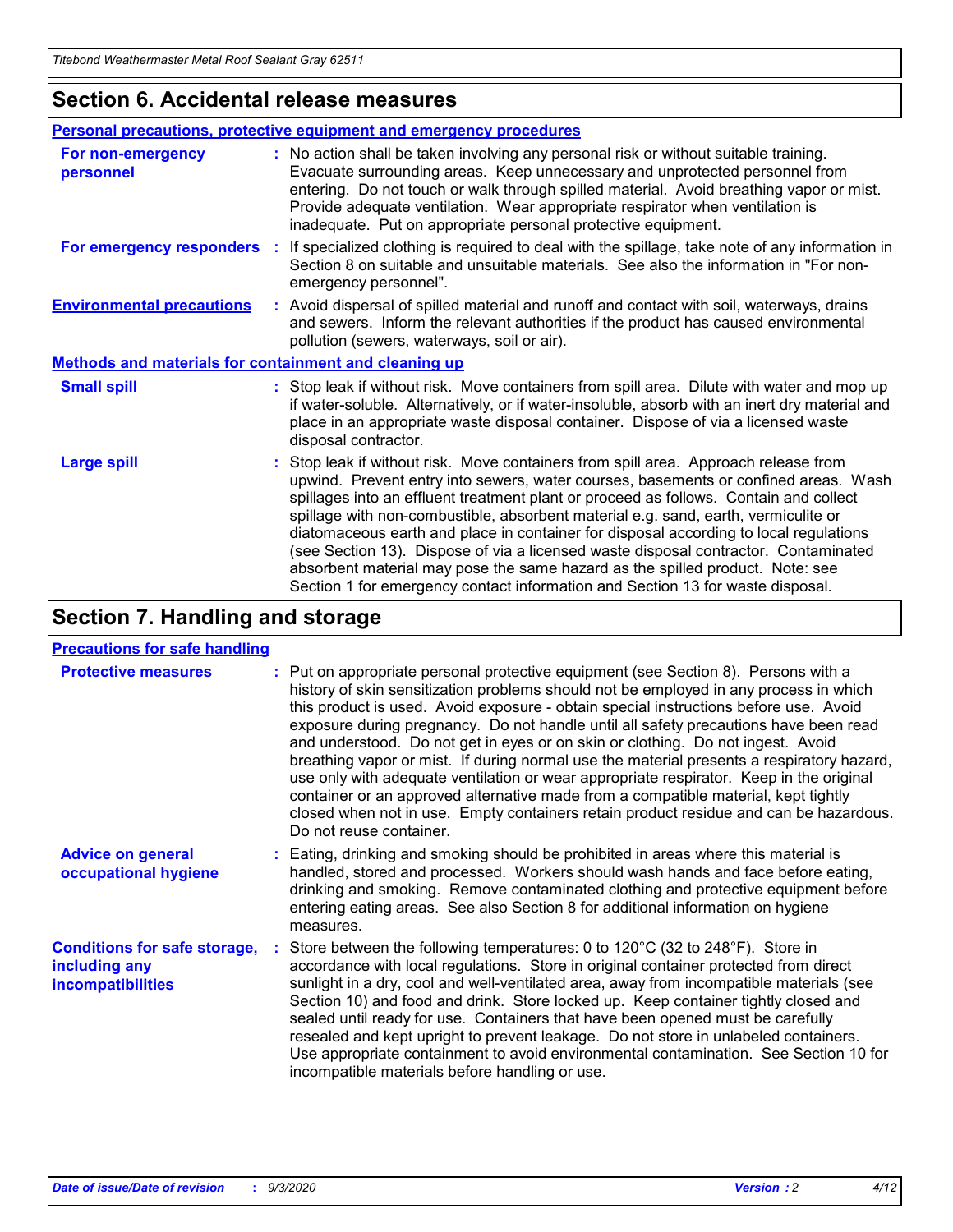## **Section 8. Exposure controls/personal protection**

### **Control parameters**

#### **Occupational exposure limits**

| <b>Ingredient name</b>                               |    |                        | <b>Exposure limits</b>                                                                                                                                                                                                                                                                                                                                                                                                                                                                                                                                                                                                 |
|------------------------------------------------------|----|------------------------|------------------------------------------------------------------------------------------------------------------------------------------------------------------------------------------------------------------------------------------------------------------------------------------------------------------------------------------------------------------------------------------------------------------------------------------------------------------------------------------------------------------------------------------------------------------------------------------------------------------------|
| 3-aminopropyltriethoxysilane<br>Dibutyltin dilaurate |    |                        | None.<br>ACGIH TLV (United States, 3/2020). Absorbed through skin.<br>Notes: as Sn<br>TWA: $0.1 \text{ mg/m}^3$ , (as Sn) 8 hours.<br>STEL: 0.2 mg/m <sup>3</sup> , (as Sn) 15 minutes.<br>NIOSH REL (United States, 10/2016). Absorbed through skin.<br>Notes: as Sn<br>TWA: 0.1 mg/m <sup>3</sup> , (as Sn) 10 hours.<br>OSHA PEL (United States, 5/2018). Notes: as Sn<br>TWA: 0.1 mg/m <sup>3</sup> , (as Sn) 8 hours.<br>OSHA PEL 1989 (United States, 3/1989). Absorbed through skin.<br>Notes: measured as Sn<br>TWA: 0.1 mg/m <sup>3</sup> , (measured as Sn) 8 hours. Form: Organic                           |
| <b>Appropriate engineering</b><br>controls           |    |                        | : If user operations generate dust, fumes, gas, vapor or mist, use process enclosures,<br>local exhaust ventilation or other engineering controls to keep worker exposure to<br>airborne contaminants below any recommended or statutory limits.                                                                                                                                                                                                                                                                                                                                                                       |
| <b>Environmental exposure</b><br>controls            |    |                        | Emissions from ventilation or work process equipment should be checked to ensure<br>they comply with the requirements of environmental protection legislation. In some<br>cases, fume scrubbers, filters or engineering modifications to the process equipment<br>will be necessary to reduce emissions to acceptable levels.                                                                                                                                                                                                                                                                                          |
| <b>Individual protection measures</b>                |    |                        |                                                                                                                                                                                                                                                                                                                                                                                                                                                                                                                                                                                                                        |
| <b>Hygiene measures</b>                              |    |                        | : Wash hands, forearms and face thoroughly after handling chemical products, before<br>eating, smoking and using the lavatory and at the end of the working period.<br>Appropriate techniques should be used to remove potentially contaminated clothing.<br>Contaminated work clothing should not be allowed out of the workplace. Wash<br>contaminated clothing before reusing. Ensure that eyewash stations and safety<br>showers are close to the workstation location.                                                                                                                                            |
| <b>Eye/face protection</b>                           |    |                        | Safety eyewear complying with an approved standard should be used when a risk<br>assessment indicates this is necessary to avoid exposure to liquid splashes, mists,<br>gases or dusts. If contact is possible, the following protection should be worn, unless<br>the assessment indicates a higher degree of protection: chemical splash goggles.                                                                                                                                                                                                                                                                    |
| <b>Skin protection</b>                               |    |                        |                                                                                                                                                                                                                                                                                                                                                                                                                                                                                                                                                                                                                        |
| <b>Hand protection</b>                               |    |                        | : Chemical-resistant, impervious gloves complying with an approved standard should be<br>worn at all times when handling chemical products if a risk assessment indicates this is<br>necessary. Considering the parameters specified by the glove manufacturer, check<br>during use that the gloves are still retaining their protective properties. It should be<br>noted that the time to breakthrough for any glove material may be different for different<br>glove manufacturers. In the case of mixtures, consisting of several substances, the<br>protection time of the gloves cannot be accurately estimated. |
| <b>Body protection</b>                               |    | handling this product. | Personal protective equipment for the body should be selected based on the task being<br>performed and the risks involved and should be approved by a specialist before                                                                                                                                                                                                                                                                                                                                                                                                                                                |
| <b>Other skin protection</b>                         |    |                        | : Appropriate footwear and any additional skin protection measures should be selected<br>based on the task being performed and the risks involved and should be approved by a<br>specialist before handling this product.                                                                                                                                                                                                                                                                                                                                                                                              |
| <b>Respiratory protection</b>                        | ÷. | aspects of use.        | Based on the hazard and potential for exposure, select a respirator that meets the<br>appropriate standard or certification. Respirators must be used according to a<br>respiratory protection program to ensure proper fitting, training, and other important                                                                                                                                                                                                                                                                                                                                                         |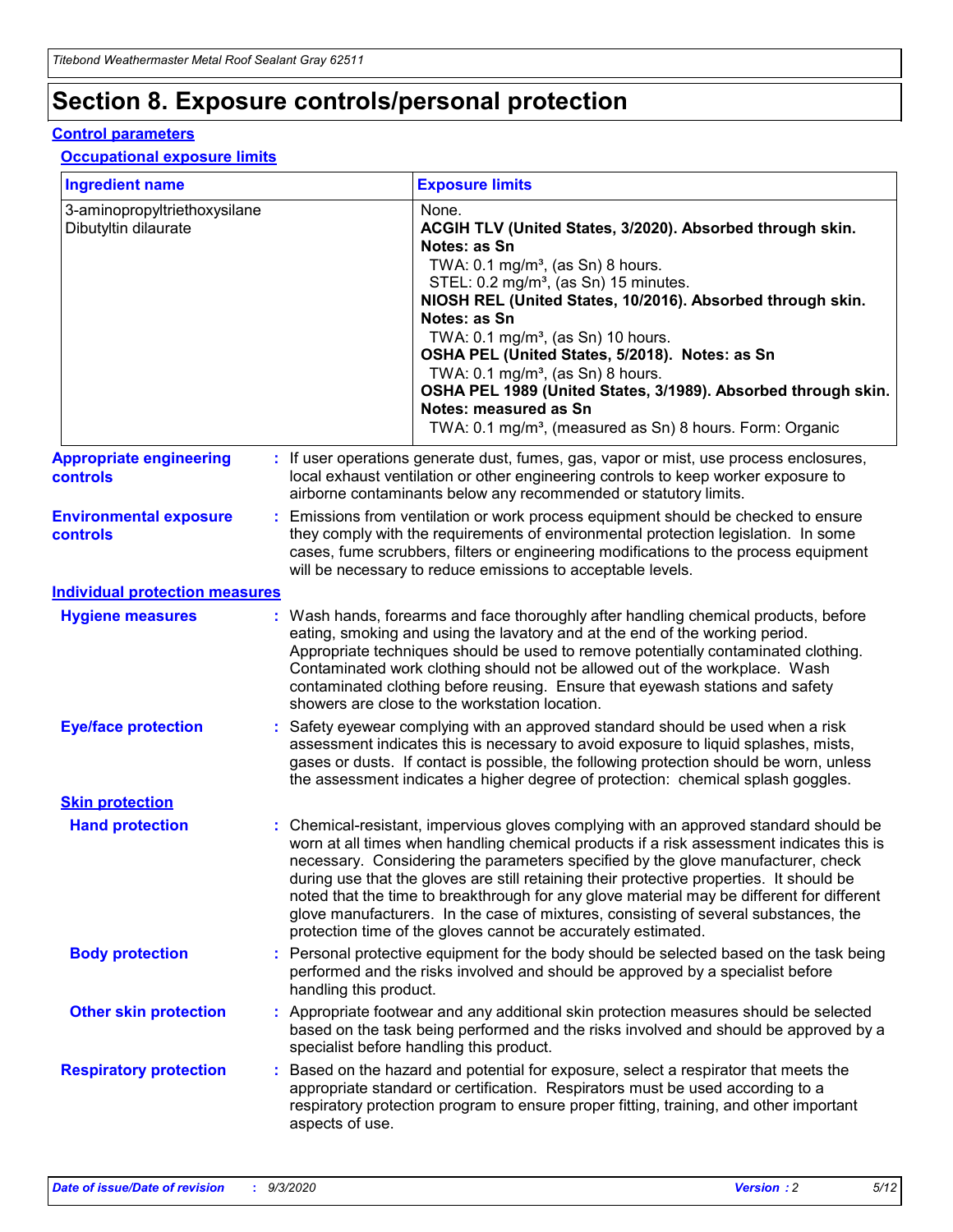### **Section 9. Physical and chemical properties**

#### **Appearance**

| <b>Physical state</b>                             | : Liquid. [Paste.]                                              |
|---------------------------------------------------|-----------------------------------------------------------------|
| <b>Color</b>                                      | Gray.                                                           |
| Odor                                              | Characteristic.                                                 |
| <b>Odor threshold</b>                             | Not available.                                                  |
| рH                                                | Not applicable.                                                 |
| <b>Melting point</b>                              | : Not available.                                                |
| <b>Boiling point</b>                              | >200°C (>392°F)                                                 |
| <b>Flash point</b>                                | Closed cup: >200°C (>392°F) [Setaflash.]                        |
| <b>Evaporation rate</b>                           | $:$ >1 (butyl acetate = 1)                                      |
| <b>Flammability (solid, gas)</b>                  | : Not available.                                                |
| Lower and upper explosive<br>(flammable) limits   | : Not available.                                                |
| <b>VOC (less water, less)</b><br>exempt solvents) | : 0 g/l                                                         |
| <b>Volatility</b>                                 | $: 0\%$ (w/w)                                                   |
| <b>Vapor density</b>                              | Not available.                                                  |
| <b>Relative density</b>                           | $\mathbf{1}$ $\mathbf{\sqrt{432}}$                              |
| <b>Solubility</b>                                 | Insoluble in the following materials: cold water and hot water. |
| <b>Solubility in water</b>                        | Not available.                                                  |
| <b>Partition coefficient: n-</b><br>octanol/water | $:$ Not available.                                              |
| <b>Auto-ignition temperature</b>                  | : Not available.                                                |
| <b>Decomposition temperature</b>                  | : Not available.                                                |
| <b>Viscosity</b>                                  | $:$ Not available.                                              |

### **Section 10. Stability and reactivity**

| <b>Reactivity</b>                            |    | : No specific test data related to reactivity available for this product or its ingredients.            |
|----------------------------------------------|----|---------------------------------------------------------------------------------------------------------|
| <b>Chemical stability</b>                    |    | : The product is stable.                                                                                |
| <b>Possibility of hazardous</b><br>reactions |    | : Under normal conditions of storage and use, hazardous reactions will not occur.                       |
| <b>Conditions to avoid</b>                   |    | : No specific data.                                                                                     |
| <b>Incompatible materials</b>                | ٠. | No specific data.                                                                                       |
| <b>Hazardous decomposition</b><br>products   | ÷. | Under normal conditions of storage and use, hazardous decomposition products should<br>not be produced. |

### **Section 11. Toxicological information**

### **Information on toxicological effects**

### **Acute toxicity**

| <b>Product/ingredient name</b> | <b>Result</b>           | <b>Species</b> | <b>Dose</b>                | <b>Exposure</b> |
|--------------------------------|-------------------------|----------------|----------------------------|-----------------|
| 3-aminopropyltriethoxysilane   | <b>ILD50 Dermal</b>     | Rabbit         | 4.29 g/kg                  |                 |
| Dibutyltin dilaurate           | ILD50 Oral<br>LD50 Oral | Rat<br>Rat     | $1.57$ g/kg<br>175 $mg/kg$ |                 |
|                                |                         |                |                            |                 |

**Irritation/Corrosion**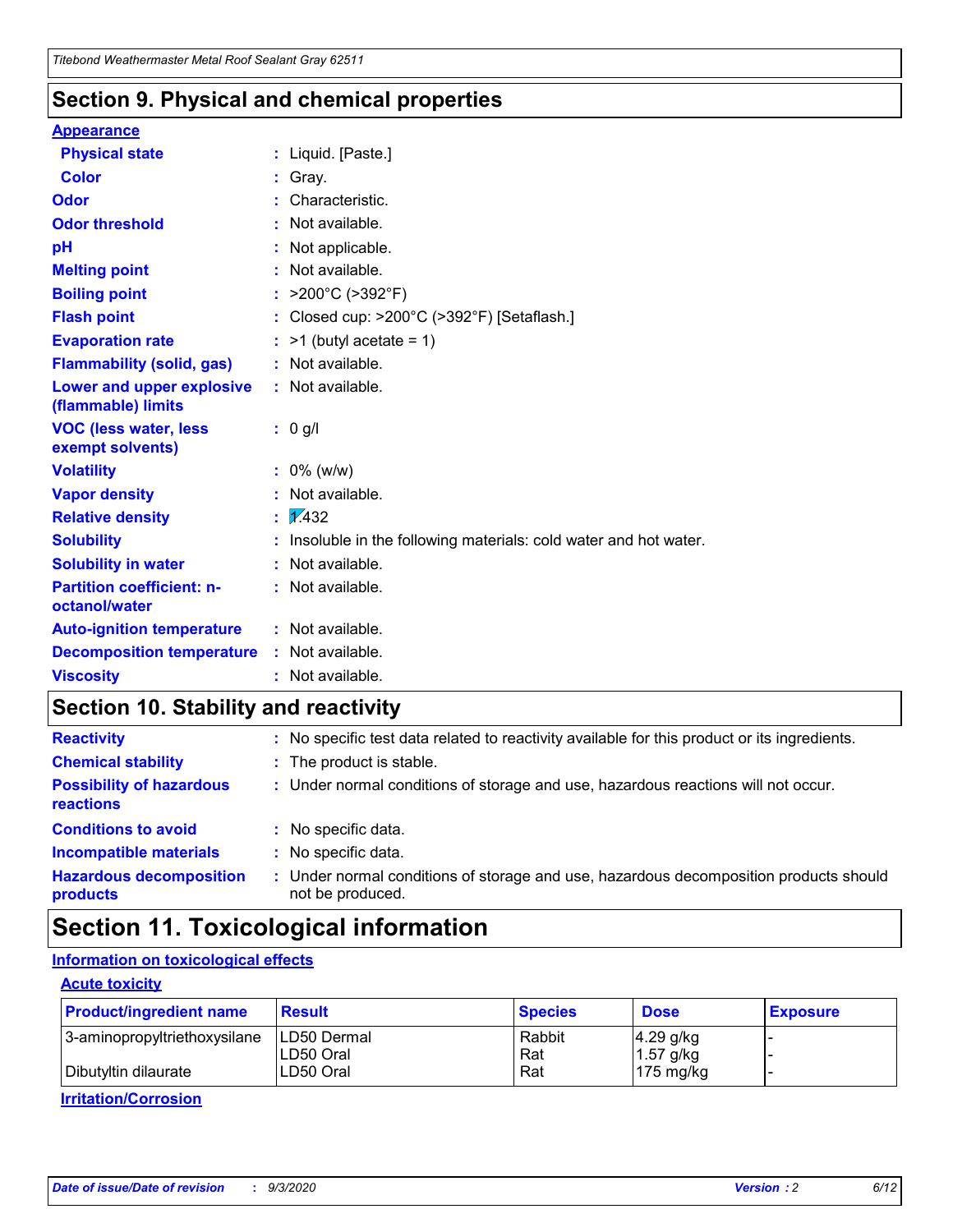## **Section 11. Toxicological information**

| <b>Product/ingredient name</b> | <b>Result</b>                 | <b>Species</b> | <b>Score</b> | <b>Exposure</b>    | <b>Observation</b>       |
|--------------------------------|-------------------------------|----------------|--------------|--------------------|--------------------------|
| 3-aminopropyltriethoxysilane   | Eyes - Mild irritant          | Rabbit         |              | $100 \text{ mg}$   |                          |
|                                | Eyes - Severe irritant        | Rabbit         |              | 24 hours 750       |                          |
|                                |                               |                |              | ug                 |                          |
|                                | <b>Skin - Severe irritant</b> | Rabbit         |              | 24 hours 5         | $\overline{\phantom{a}}$ |
| Dibutyltin dilaurate           | Eyes - Moderate irritant      | Rabbit         |              | mg<br>24 hours 100 |                          |
|                                |                               |                |              | mg                 |                          |
|                                | Skin - Severe irritant        | Rabbit         |              | 500 mg             | -                        |

### **Sensitization**

Not available.

### **Mutagenicity**

Not available.

### **Carcinogenicity**

Not available.

#### **Reproductive toxicity**

Not available.

### **Teratogenicity**

Not available.

### **Specific target organ toxicity (single exposure)**

Not available.

### **Specific target organ toxicity (repeated exposure)**

| <b>Name</b>                                                                         |                                                                            | <b>Category</b>                                     | <b>Route of</b><br>exposure | <b>Target organs</b> |  |  |
|-------------------------------------------------------------------------------------|----------------------------------------------------------------------------|-----------------------------------------------------|-----------------------------|----------------------|--|--|
| Dibutyltin dilaurate                                                                |                                                                            | Category 1                                          | -                           | respiratory system   |  |  |
| <b>Aspiration hazard</b><br>Not available.                                          |                                                                            |                                                     |                             |                      |  |  |
| <b>Information on the likely</b><br>routes of exposure                              | : Not available.                                                           |                                                     |                             |                      |  |  |
| <b>Potential acute health effects</b>                                               |                                                                            |                                                     |                             |                      |  |  |
| <b>Eye contact</b>                                                                  | : May cause eye irritation.                                                |                                                     |                             |                      |  |  |
| <b>Inhalation</b>                                                                   |                                                                            | : No known significant effects or critical hazards. |                             |                      |  |  |
| <b>Skin contact</b>                                                                 |                                                                            | : May cause skin irritation.                        |                             |                      |  |  |
| <b>Ingestion</b>                                                                    |                                                                            | : No known significant effects or critical hazards. |                             |                      |  |  |
| <b>Symptoms related to the physical, chemical and toxicological characteristics</b> |                                                                            |                                                     |                             |                      |  |  |
| <b>Eye contact</b>                                                                  | irritation<br>watering<br>redness                                          | : Adverse symptoms may include the following:       |                             |                      |  |  |
| <b>Inhalation</b>                                                                   | reduced fetal weight<br>increase in fetal deaths<br>skeletal malformations | : Adverse symptoms may include the following:       |                             |                      |  |  |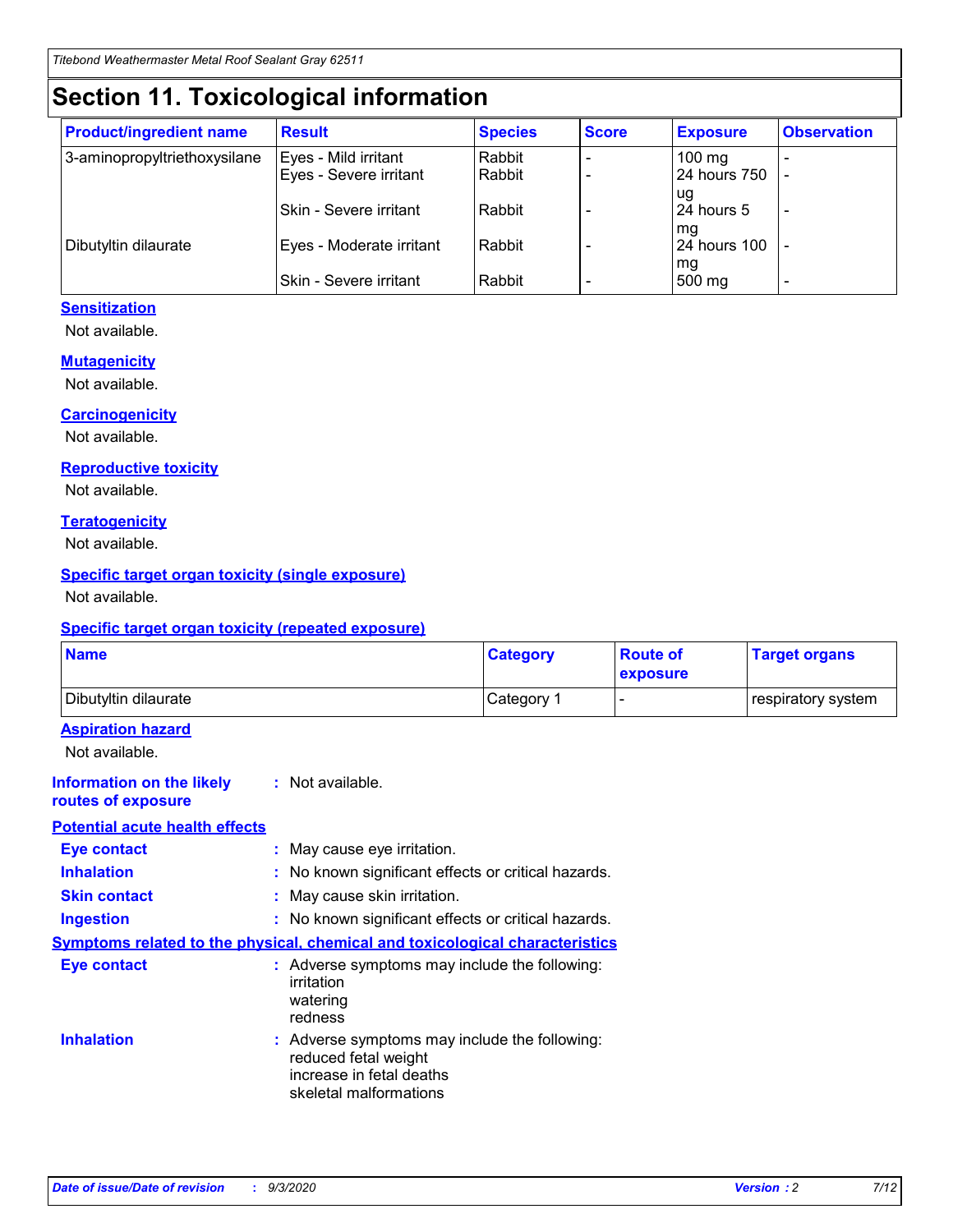*Titebond Weathermaster Metal Roof Sealant Gray 62511*

## **Section 11. Toxicological information**

| <b>Skin contact</b>                     | : Adverse symptoms may include the following:<br>irritation                                                                 |  |
|-----------------------------------------|-----------------------------------------------------------------------------------------------------------------------------|--|
|                                         | redness                                                                                                                     |  |
|                                         | reduced fetal weight<br>increase in fetal deaths                                                                            |  |
|                                         | skeletal malformations                                                                                                      |  |
| <b>Ingestion</b>                        | : Adverse symptoms may include the following:<br>reduced fetal weight<br>increase in fetal deaths<br>skeletal malformations |  |
|                                         | Delayed and immediate effects and also chronic effects from short and long term exposure                                    |  |
| <b>Short term exposure</b>              |                                                                                                                             |  |
| <b>Potential immediate</b><br>effects   | : Not available.                                                                                                            |  |
| <b>Potential delayed effects</b>        | : Not available.                                                                                                            |  |
| <b>Long term exposure</b>               |                                                                                                                             |  |
| <b>Potential immediate</b><br>effects   | : Not available.                                                                                                            |  |
| <b>Potential delayed effects</b>        | : Not available.                                                                                                            |  |
| <b>Potential chronic health effects</b> |                                                                                                                             |  |
| Not available.                          |                                                                                                                             |  |
| <b>General</b>                          | Once sensitized, a severe allergic reaction may occur when subsequently exposed to<br>very low levels.                      |  |
| <b>Carcinogenicity</b>                  | : No known significant effects or critical hazards.                                                                         |  |
| <b>Mutagenicity</b>                     | : No known significant effects or critical hazards.                                                                         |  |
| <b>Teratogenicity</b>                   | May damage the unborn child.                                                                                                |  |
| <b>Developmental effects</b>            | : No known significant effects or critical hazards.                                                                         |  |
| <b>Fertility effects</b>                | May damage fertility.                                                                                                       |  |
| <b>Numerical measures of toxicity</b>   |                                                                                                                             |  |
| <b>Acute toxicity estimates</b>         |                                                                                                                             |  |
| الملحلة والمستحقق فالمرابط              |                                                                                                                             |  |

Not available.

## **Section 12. Ecological information**

### **Toxicity**

| <b>Product/ingredient name</b> | <b>Result</b>                                       | <b>Species</b>               | <b>Exposure</b>       |
|--------------------------------|-----------------------------------------------------|------------------------------|-----------------------|
| Dibutyltin dilaurate           | $ CC50>3$ mg/l<br>Chronic EC10 > 2 mg/l Fresh water | Algae<br>Algae - Desmodesmus | 72 hours<br>196 hours |
|                                |                                                     | <b>I</b> subspicatus         |                       |

### **Persistence and degradability**

| <b>Product/ingredient name</b> | <b>Test</b>                                                                    | <b>Result</b>  |                   | <b>Dose</b> | <b>Inoculum</b>         |
|--------------------------------|--------------------------------------------------------------------------------|----------------|-------------------|-------------|-------------------------|
| Dibutyltin dilaurate           | OECD 301F<br>Ready<br>Biodegradability -<br>Manometric<br>Respirometry<br>Test | 23 % - 28 days |                   |             |                         |
| <b>Product/ingredient name</b> | <b>Aquatic half-life</b>                                                       |                | <b>Photolysis</b> |             | <b>Biodegradability</b> |
| Dibutyltin dilaurate           |                                                                                |                |                   |             | <b>Inherent</b>         |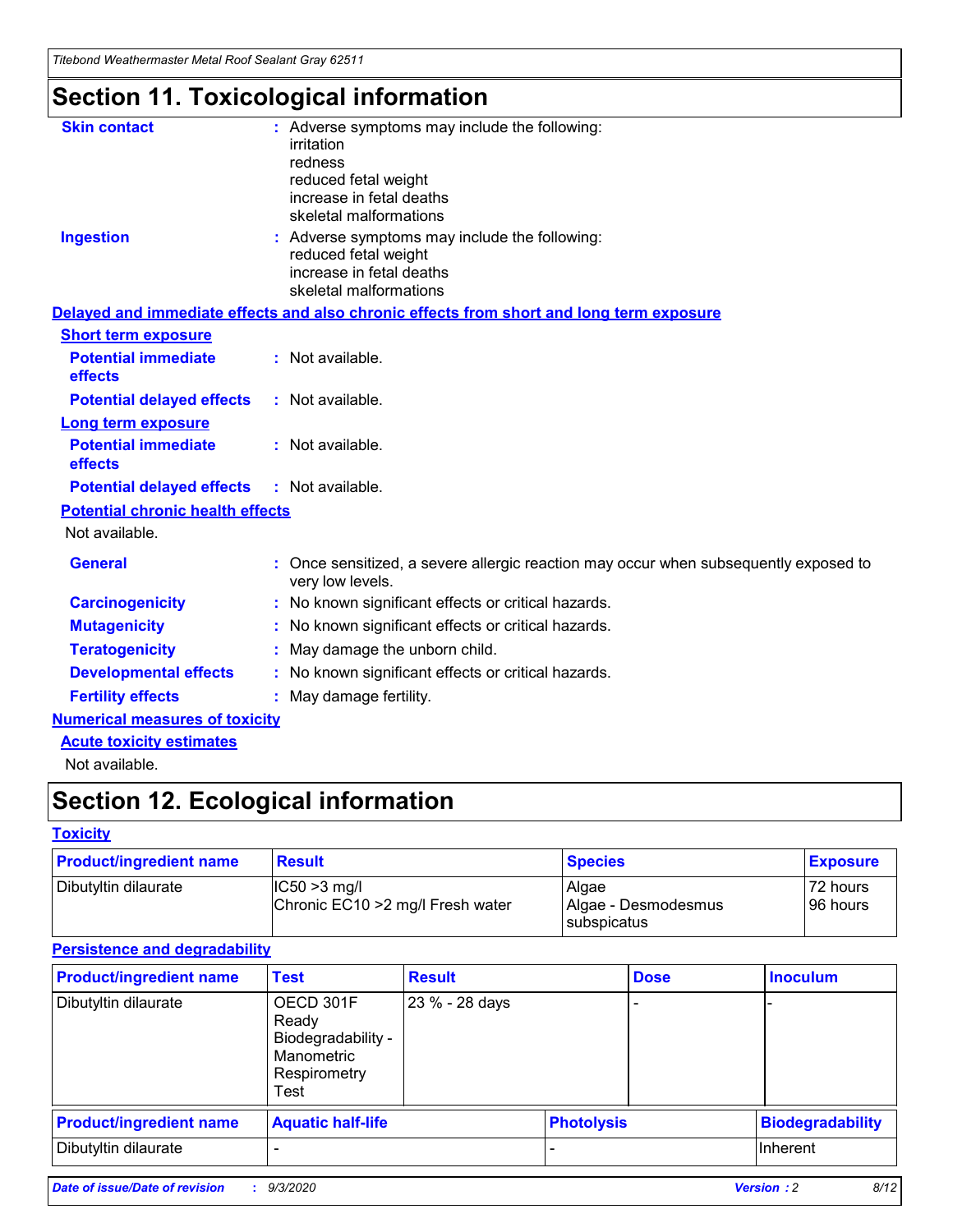## **Section 12. Ecological information**

#### **Bioaccumulative potential**

| <b>Product/ingredient name</b> | $\mathsf{LogP}_\mathsf{ow}$ | <b>BCF</b> | <b>Potential</b> |
|--------------------------------|-----------------------------|------------|------------------|
| 3-aminopropyltriethoxysilane   | 1.7                         | 3.4        | low              |
| Dibutyltin dilaurate           | 4.44                        | 2.91       | low              |

#### **Mobility in soil**

| <b>Soil/water partition</b> | : Not available. |
|-----------------------------|------------------|
| <b>coefficient (Koc)</b>    |                  |

#### **Other adverse effects** : No known significant effects or critical hazards.

### **Section 13. Disposal considerations**

**Disposal methods :**

The generation of waste should be avoided or minimized wherever possible. Disposal of this product, solutions and any by-products should at all times comply with the requirements of environmental protection and waste disposal legislation and any regional local authority requirements. Dispose of surplus and non-recyclable products via a licensed waste disposal contractor. Waste should not be disposed of untreated to the sewer unless fully compliant with the requirements of all authorities with jurisdiction. Waste packaging should be recycled. Incineration or landfill should only be considered when recycling is not feasible. This material and its container must be disposed of in a safe way. Care should be taken when handling emptied containers that have not been cleaned or rinsed out. Empty containers or liners may retain some product residues. Avoid dispersal of spilled material and runoff and contact with soil, waterways, drains and sewers.

### **Section 14. Transport information**

|                                      | <b>DOT</b><br><b>Classification</b> | <b>TDG</b><br><b>Classification</b> | <b>Mexico</b><br><b>Classification</b> | <b>ADR/RID</b>           | <b>IMDG</b>              | <b>IATA</b>    |
|--------------------------------------|-------------------------------------|-------------------------------------|----------------------------------------|--------------------------|--------------------------|----------------|
| <b>UN number</b>                     | Not regulated.                      | Not regulated.                      | Not regulated.                         | Not regulated.           | Not regulated.           | Not regulated. |
| <b>UN proper</b><br>shipping name    |                                     |                                     |                                        |                          |                          |                |
| <b>Transport</b><br>hazard class(es) |                                     | $\overline{\phantom{0}}$            | $\qquad \qquad \blacksquare$           | $\overline{\phantom{0}}$ | $\overline{\phantom{0}}$ |                |
| <b>Packing group</b>                 |                                     |                                     |                                        |                          |                          |                |
| <b>Environmental</b><br>hazards      | No.                                 | No.                                 | No.                                    | No.                      | No.                      | No.            |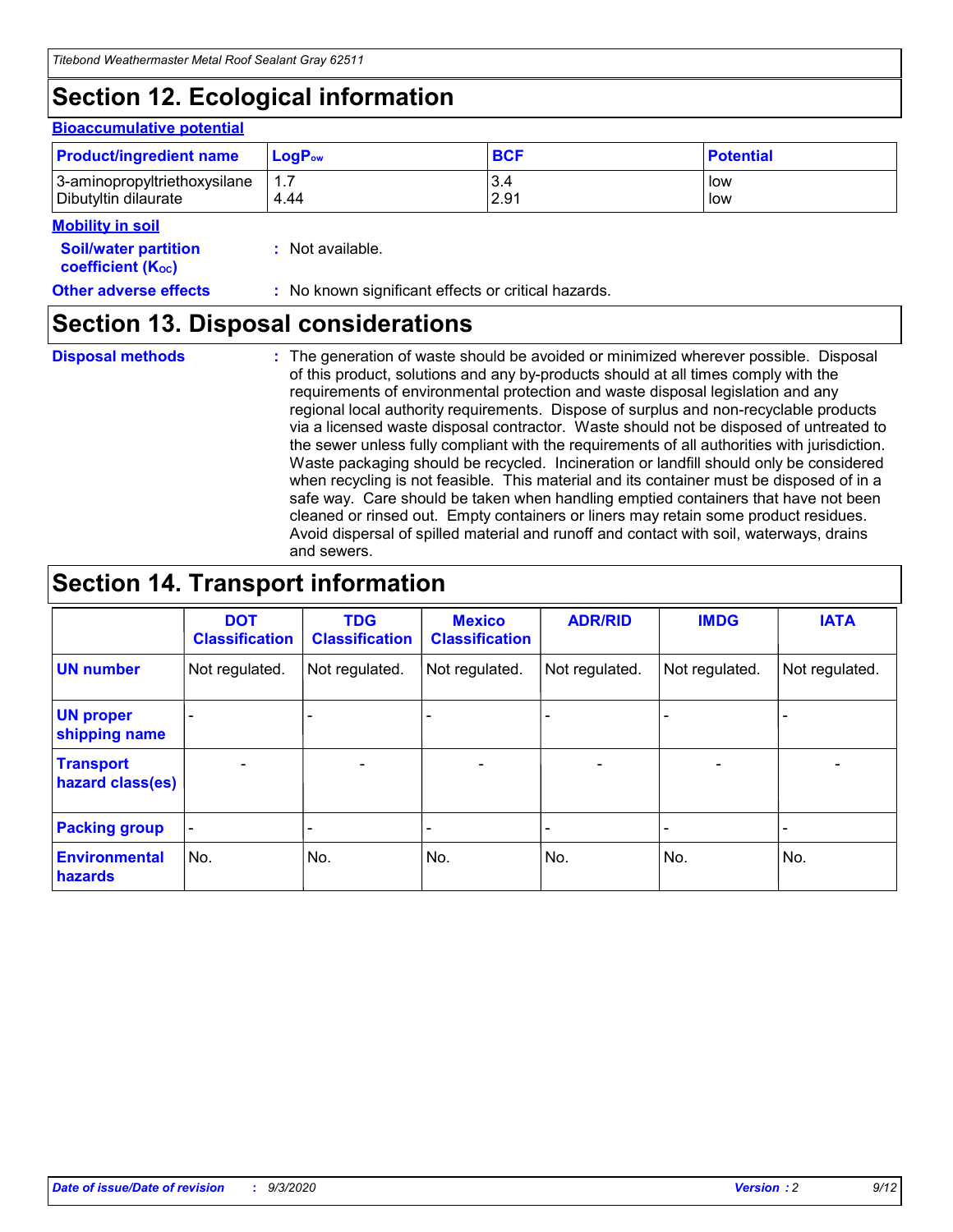### **Section 15. Regulatory information**

### **U.S. Federal regulations**

#### **SARA 302/304**

#### **Composition/information on ingredients**

No products were found.

| SARA 304 RQ | Not applicable. |
|-------------|-----------------|
|-------------|-----------------|

#### **SARA 311/312**

#### **Classification :** EYE IRRITATION - Category 2B SKIN SENSITIZATION - Category 1 TOXIC TO REPRODUCTION - Category 1B HNOC - Product generates methanol during cure.

### **Composition/information on ingredients**

| <b>Name</b>                  | $\frac{9}{6}$ | <b>Classification</b>                                                                                                                                                                                                                                                                                      |
|------------------------------|---------------|------------------------------------------------------------------------------------------------------------------------------------------------------------------------------------------------------------------------------------------------------------------------------------------------------------|
| 3-aminopropyltriethoxysilane | $\leq$ 3      | <b>FLAMMABLE LIQUIDS - Category 4</b><br><b>ACUTE TOXICITY (oral) - Category 4</b><br><b>SKIN IRRITATION - Category 2</b><br>EYE IRRITATION - Category 2A                                                                                                                                                  |
| Dibutyltin dilaurate         | ≤0.3          | <b>ACUTE TOXICITY (oral) - Category 3</b><br>SKIN CORROSION - Category 1C<br>SERIOUS EYE DAMAGE - Category 1<br>SKIN SENSITIZATION - Category 1<br><b>GERM CELL MUTAGENICITY - Category 2</b><br>TOXIC TO REPRODUCTION - Category 1B<br>SPECIFIC TARGET ORGAN TOXICITY (REPEATED<br>EXPOSURE) - Category 1 |

### **State regulations**

**Massachusetts :**

: None of the components are listed.

**New York :** None of the components are listed.

**New Jersey :** None of the components are listed.

**Pennsylvania :** None of the components are listed.

**California Prop. 65**

WARNING: This product can expose you to methanol, which is known to the State of California to cause birth defects or other reproductive harm. For more information go to www.P65Warnings.ca.gov.

| Ingredient name | No significant risk Maximum<br>level | acceptable dosage<br><b>level</b> |
|-----------------|--------------------------------------|-----------------------------------|
| I methanol      |                                      | Yes.                              |

### **International regulations**

**Chemical Weapon Convention List Schedules I, II & III Chemicals** Not listed.

**Montreal Protocol**

Not listed.

**Stockholm Convention on Persistent Organic Pollutants**

Not listed.

**UNECE Aarhus Protocol on POPs and Heavy Metals** Not listed.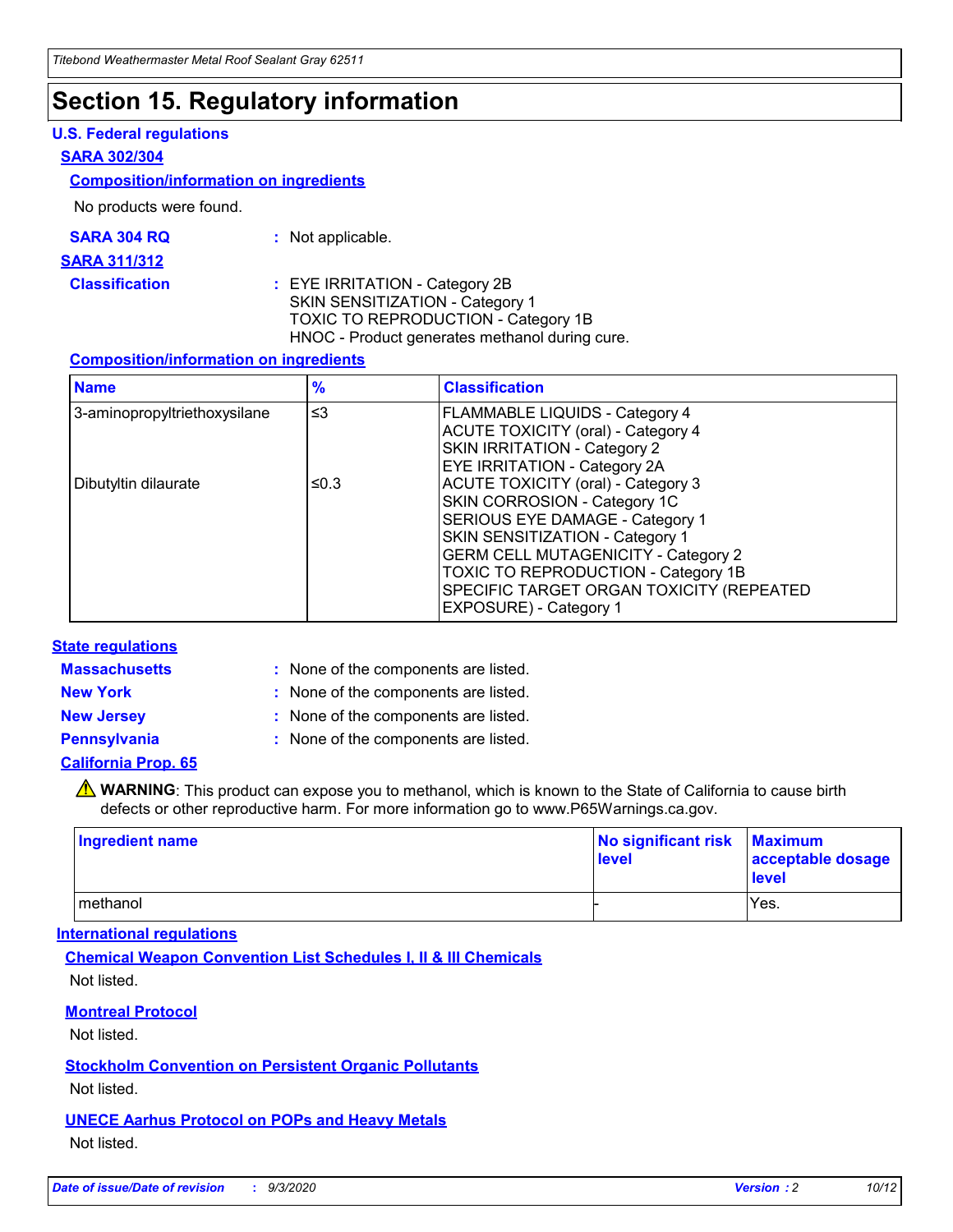### **Section 15. Regulatory information**

### **Inventory list**

- 
- **China :** Not determined.

**United States TSCA 8(b) inventory**

**:** All components are active or exempted.

## **Section 16. Other information**





**Caution: HMIS® ratings are based on a 0-4 rating scale, with 0 representing minimal hazards or risks, and 4 representing significant hazards or risks. Although HMIS® ratings and the associated label are not required on SDSs or products leaving a facility under 29 CFR 1910.1200, the preparer may choose to provide them. HMIS® ratings are to be used with a fully implemented HMIS® program. HMIS® is a registered trademark and service mark of the American Coatings Association, Inc.**

**The customer is responsible for determining the PPE code for this material. For more information on HMIS® Personal Protective Equipment (PPE) codes, consult the HMIS® Implementation Manual.**

**National Fire Protection Association (U.S.A.)**



**Reprinted with permission from NFPA 704-2001, Identification of the Hazards of Materials for Emergency Response Copyright ©1997, National Fire Protection Association, Quincy, MA 02269. This reprinted material is not the complete and official position of the National Fire Protection Association, on the referenced subject which is represented only by the standard in its entirety.**

**Copyright ©2001, National Fire Protection Association, Quincy, MA 02269. This warning system is intended to be interpreted and applied only by properly trained individuals to identify fire, health and reactivity hazards of chemicals. The user is referred to certain limited number of chemicals with recommended classifications in NFPA 49 and NFPA 325, which would be used as a guideline only. Whether the chemicals are classified by NFPA or not, anyone using the 704 systems to classify chemicals does so at their own risk.**

### **Procedure used to derive the classification**

| <b>Classification</b>                                                                                         | <b>Justification</b>                                  |
|---------------------------------------------------------------------------------------------------------------|-------------------------------------------------------|
| <b>EYE IRRITATION - Category 2B</b><br>SKIN SENSITIZATION - Category 1<br>TOXIC TO REPRODUCTION - Category 1B | Expert judgment<br>Expert judgment<br>Expert judgment |
| <b>History</b>                                                                                                |                                                       |

| .                                 |             |
|-----------------------------------|-------------|
| <b>Date of printing</b>           | : 4/22/2022 |
| Date of issue/Date of<br>revision | : 9/3/2020  |
| Date of previous issue            | : 9/3/2020  |
| <b>Version</b>                    | $\cdot$ 2   |
|                                   |             |